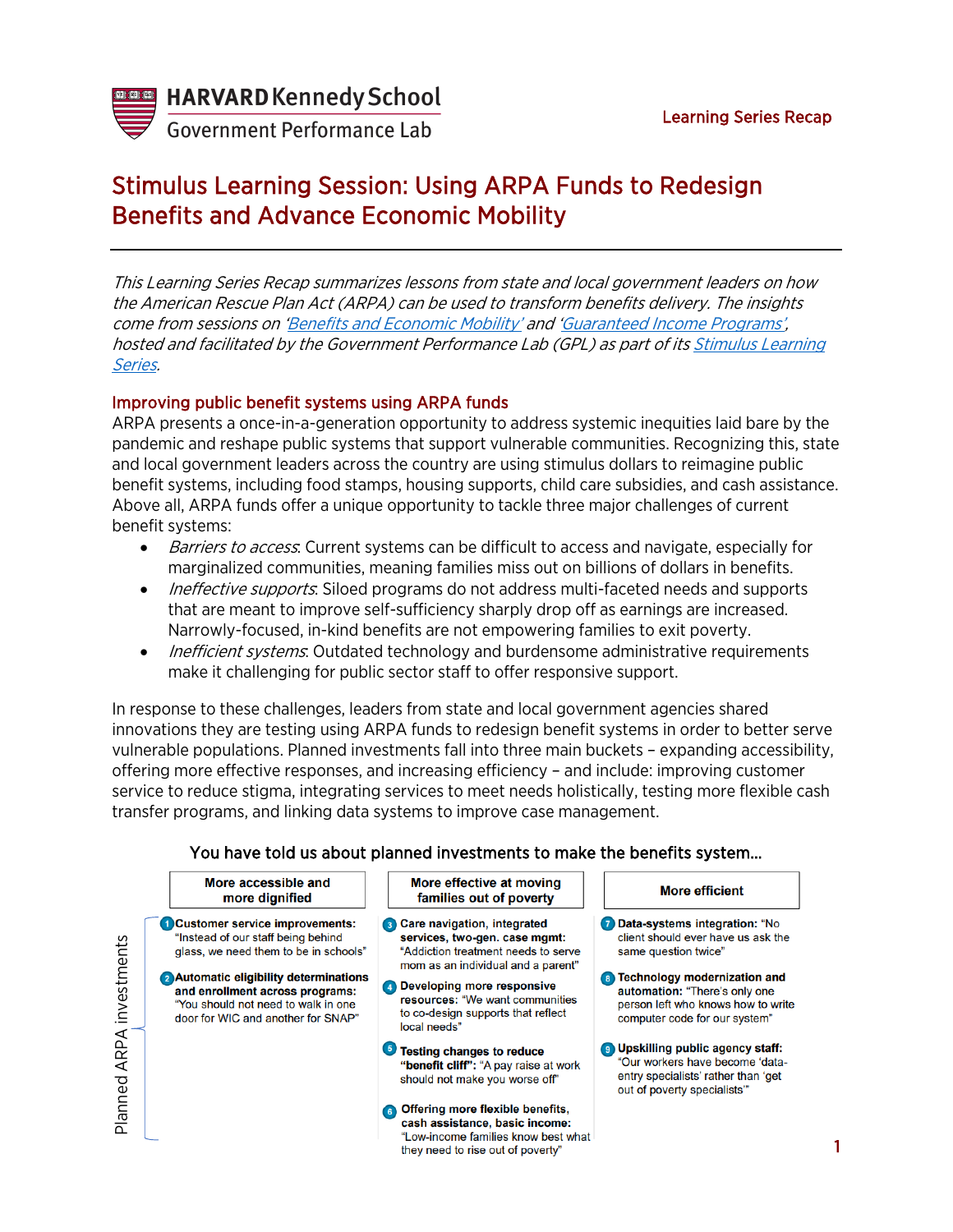### Examples from the field

#### Improving economic mobility by addressing the 'benefit cliff' in Virginia

Virginia's Department of Social Services is planning a number of ARPA investments to make the state's benefit system more flexible to client needs, including rolling out whole-family assessments to co-create service plans, using automation and technology to improve the customer experience, and launching new pilots to enable economic mobility. For example, the state is designing a pilot program to smoothen the 'benefit cliff', a systemic barrier to economic mobility that occurs when higher wages (such as a raise) result in lost benefits that leave a family worse off. Virginia's pilot program targets households receiving Temporary Assistance for Needy Families (TANF), and seeks to dramatically alter benefit levels so that families only exit TANF assistance once they have reached economic self-sufficiency.

"We are here to help families live a life of dignity, to rise out of poverty and earn a living wage, and we need to do things differently in order to do that" - Duke Storen, Commissioner, Virginia's Department of Social Services

#### Reducing child welfare involvement through cash assistance in San Diego County, California

San Diego is planning to pilot three separate direct cash transfer programs using ARPA funds, including an initiative that allocates \$15M for families with children at-risk of entering the foster care system. While still in the planning phase, the County hopes to support approximately 1,000 families with up to \$800 dollars per month for up to two years. The County plans to build in a rigorous evaluation alongside the program, to determine whether this cash assistance has the expected effects of reducing instances of child neglect and preventing child removals.

"One of the things we have historically heard from families is, 'instead of removing my kids and giving the money out to caregivers or foster parents, why don't you give that money to me? I can take care of my child if I just had the money to get out of this situation.' ARPA has given us that ability."

- Alfredo Guardado, Assistant Director, County of San Diego Health & Human Services Agency

#### Tackling food insecurity with a guaranteed income in Chelsea, Massachusetts

From Providence, Rhode Island to Columbus, South Carolina, to Long Beach, California communities across the country are using ARPA funds to test direct cash payment models to meet the basic needs of vulnerable populations. Earlier in the pandemic, Chelsea, Massachusetts launched one of the largest pilots of guaranteed income in response to staggering levels of food insecurity caused by economic fall-out of COVID-19. The pilot provided 2,000 households (12 percent of the city) with \$400 per month on a Visa card for up to twelve months. Participants were selected through a weighted lottery, with anyone earning less than 30 percent of the area median income eligible and "extra points" given for certain vulnerable populations (i.e. families with small children). To reach this population, the City conducted extensive outreach, including going down long food pantry lines with an iPad to sign up people as they waited. (Learn more about the [Chelsea Eats Guaranteed Income](https://www.hks.harvard.edu/centers/taubman/programs-research/rappaport/research-and-publications/special-collections/covid-19-relief-chelsea-ma) program here.)

"The program's been enormously successful in having our community develop more trust in local government - people are actually seeing the government trying to do things to address the situation as they live it."

- Karl Allen, Economic Development Planner, City of Chelsea